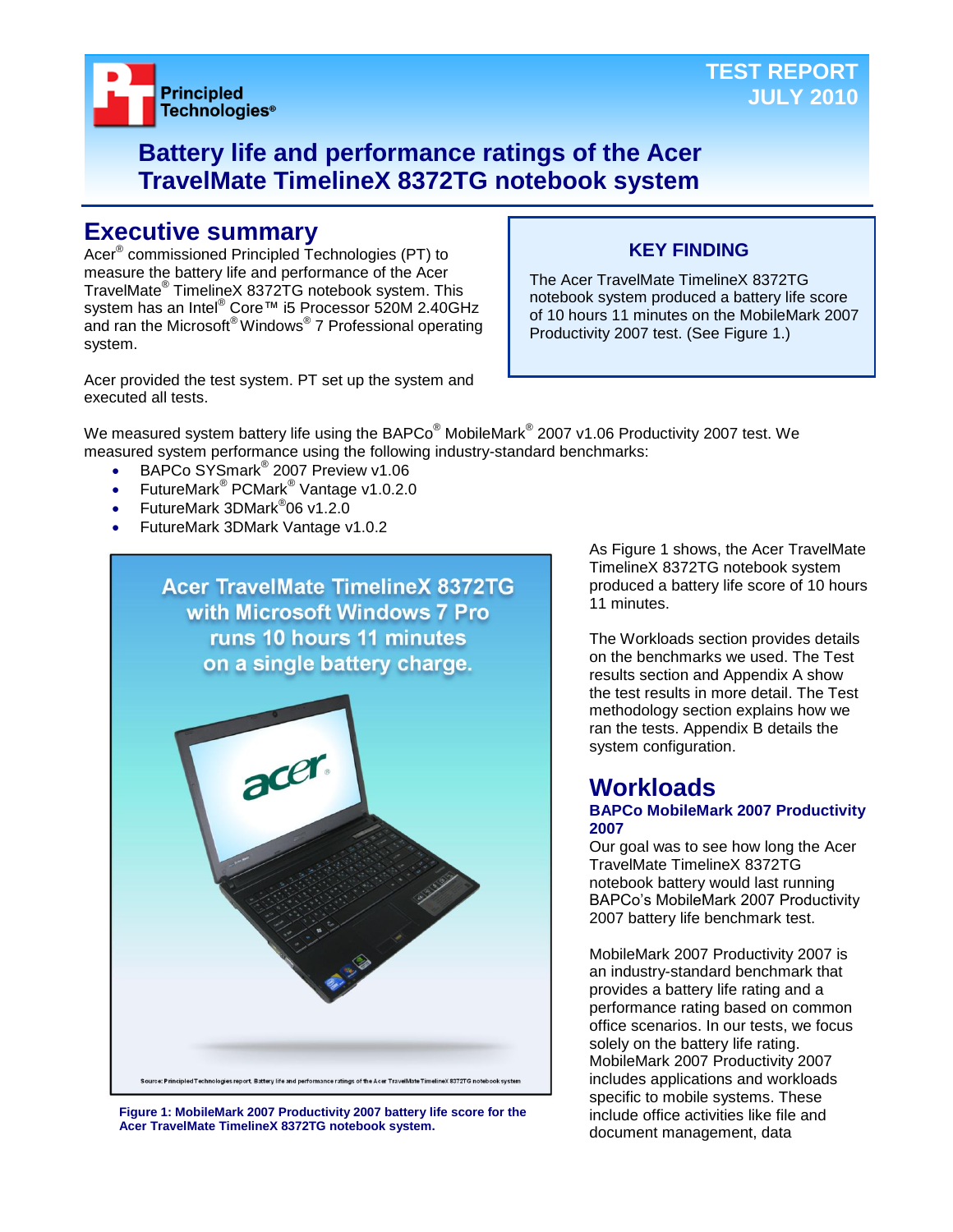processing, and rich content creation. This module provides a score for battery life of the tested applications.

MobileMark 2007 Productivity 2007 includes the following applications with their corresponding tasks:

- Microsoft Project 2003 (project management)
- $\bullet$  Microsoft Excel® 2003 (calculation sheets)
- Microsoft Outlook<sup>®</sup> 2003 (emails, calendars, scheduler)
- Microsoft PowerPoint® 2003 (slide presentations)
- Microsoft Word® 2003 (formatted text documents)
- WinZip® Computing and WinZip Pro 10.0 (compressed archives)
- Adobe<sup>®</sup> Photoshop<sup>®</sup> CS2 (manipulated and compressed images)
- Adobe Illustrator® CS2 (manipulated images)
- $\bullet$  Adobe Flash<sup>®</sup> 8 (vector graphics, animation)

MobileMark 2007 measures system battery life in minutes. MobileMark 2007 records system battery life at the start of the Productivity 2007 benchmark. It repeats the benchmark workload until the system battery life is depleted, or until the system powers down due to low battery life. At the 7 percent battery life setting, MobileMark 2007 records a timestamp once per minute. At the end of the benchmark, it compares the beginning timestamp to the final (last recorded) timestamp. MobileMark 2007 derives its system battery life rating as the number of minutes between the start and end timestamps.

We followed the run rules that BAPCo specifies for MobileMark 2007 here: [http://www.bapco.com/support/mobilemark2007/Manual/rules.html.](http://www.bapco.com/support/mobilemark2007/Manual/rules.html)

For more information on this benchmark, see [http://www.bapco.com/products/mobilemark2007/.](http://www.bapco.com/products/mobilemark2007/)

## **BAPCo SYSmark 2007 Preview v1.06**

BAPCo's SYSmark 2007 Preview v1.06 performance metric tests processor performance in the following four office workload scenarios: e-learning, office productivity, video creation, and 3D modeling. SYSmark 2007 Preview records the time the system takes to complete each individual operation in each scenario. For more information on this benchmark, see [http://www.bapco.com/products/sysmark2007preview/.](http://www.bapco.com/products/sysmark2007preview/)

## **FutureMark PCMark Vantage v1.0.2.0**

FutureMark's PCMark Vantage v1.0.2.0 benchmark suite tests system CPU and GPU performance, RAM speeds, and hard drive read/write speeds. The benchmark runs common tasks such as video playback, audio and video transcoding, data encryption, Windows mail, game testing, and web page rendering. For more information on this benchmark, see [http://www.futuremark.com/benchmarks/pcmarkvantage/introduction/.](http://www.futuremark.com/benchmarks/pcmarkvantage/introduction/)

## **FutureMark 3DMark06 v1.2.0**

FutureMark's 3DMark06 v1.2.0. benchmark suite tests system GPU DirectX<sup>®</sup>9 performance and CPU workload processing performance, primarily to report a system's 3D gaming capability. Tests include HDR rendering, shadow mapping, and pixel shading. For more information on this benchmark, see [http://www.futuremark.com/benchmarks/3dmark06/introduction/.](http://www.futuremark.com/benchmarks/3dmark06/introduction/)

## **FutureMark 3DMark Vantage v1.0.2**

FutureMark's 3DMark Vantage v1.0.2 benchmark suite tests system GPU DirectX10 performance, and requires either Microsoft Windows Vista or Windows 7. 3DMark Vantage v1.02 includes testing of GPU-powered physics, DirectX10-specific features, and procedural volumetric effects. Like 3DMark06 v1.2.0, 3DMark Vantage v1.02 provides an indication of a system's 3D gaming capability. For more information on this benchmark, see [http://www.futuremark.com/benchmarks/3dmarkvantage/introduction/.](http://www.futuremark.com/benchmarks/3dmarkvantage/introduction/)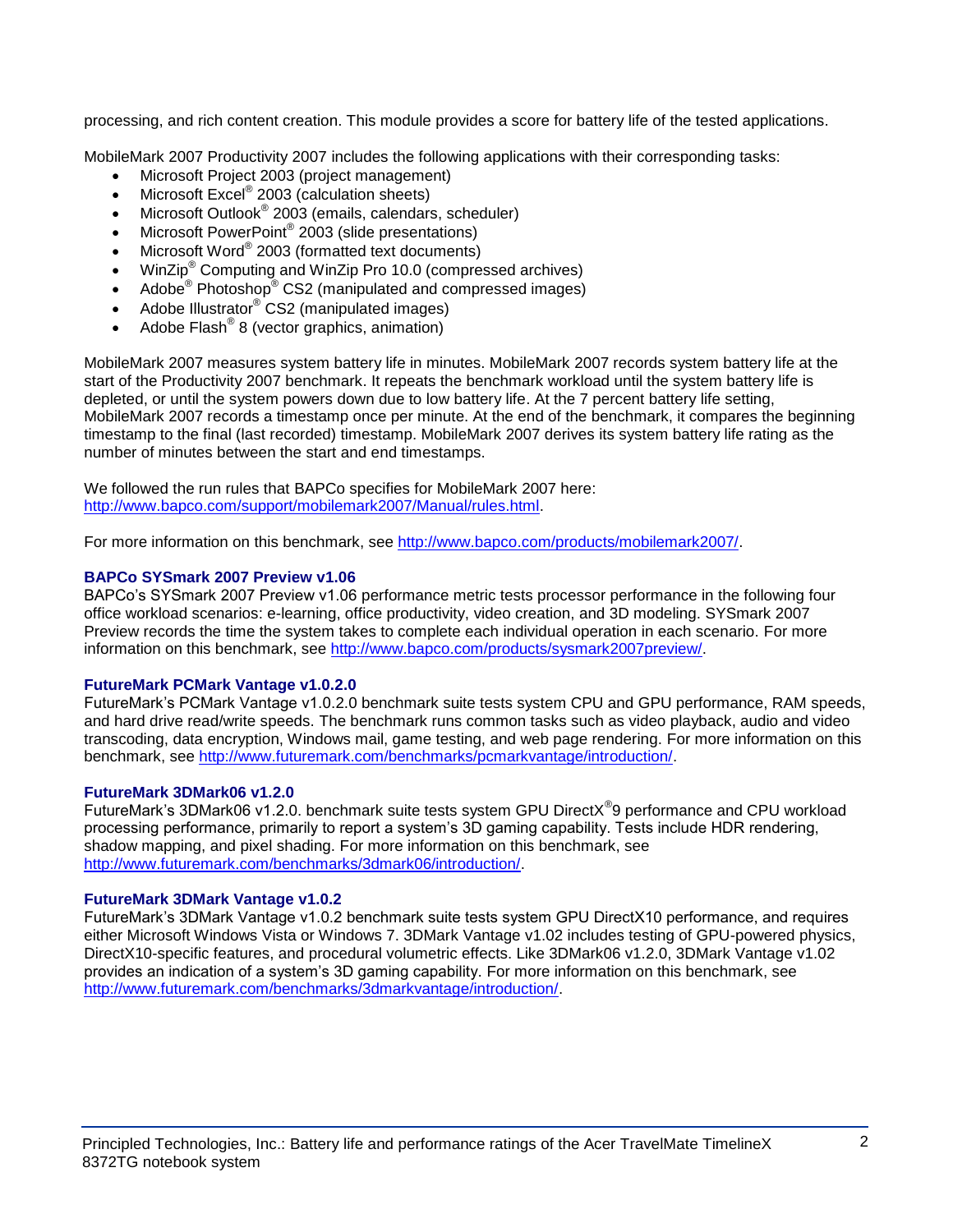## **Test results**

Figure 2 presents the median scores for the Acer TravelMate TimelineX 8372TG notebook system on the benchmark tests we performed. For both MobileMark 2007 Productivity and SYSmark 2007 Preview, we conducted one conditioning run. We then conducted three official runs. For the remaining benchmarks, we conducted three runs. For MobileMark, we used the median of the Battery Life scores to determine the Performance Qualification score. In the event of a tie, we chose the run with the higher Performance Qualification score. For PCMark Vantage, we used the median of the PCMark Suite scores to determine the sub-scores. In the event of a tie, we chose the run with the higher Productivity score. For 3DMark06 and 3DMark Vantage, we used the median of the 3DMark Scores to determine the sub-scores. In the event of a tie, we chose the run with the higher CPU score. There were no ties in any of our tests. (Complete test results appear in Appendix A.)

| <b>Test</b>                                                                                                                                                                            | <b>Score</b> |  |
|----------------------------------------------------------------------------------------------------------------------------------------------------------------------------------------|--------------|--|
| BAPC0 MobileMark 2007 v1.06 Productivity (60 nits)                                                                                                                                     |              |  |
| MobileMark 2007 - Productivity - Performance Qualification score                                                                                                                       | 228          |  |
| MobileMark 2007 - Productivity - Battery Life score (minutes)                                                                                                                          | 611          |  |
| BAPCo SYSmark 2007 Preview v1.06                                                                                                                                                       |              |  |
| SYSmark 2007 Preview v1.06 Rating                                                                                                                                                      | 159          |  |
| SYSmark 2007 Preview v1.06 - E-Learning                                                                                                                                                | 138          |  |
| SYSmark 2007 Preview v1.06 - VideoCreation                                                                                                                                             | 175          |  |
| SYSmark 2007 Preview v1.06 - Productivity                                                                                                                                              | 148          |  |
| SYSmark 2007 Preview v1.06 - 3D                                                                                                                                                        | 181          |  |
| <b>Futuremark PCMark Vantage 1.0.2.0</b>                                                                                                                                               |              |  |
| <b>PCMark Suite</b>                                                                                                                                                                    | 5,915        |  |
| <b>Memories Suite</b>                                                                                                                                                                  | 3,335        |  |
| TV and Movies Suite                                                                                                                                                                    | 3,971        |  |
| <b>Gaming Suite</b>                                                                                                                                                                    | 4,077        |  |
| <b>Music Suite</b>                                                                                                                                                                     | 5,830        |  |
| <b>Communication Suite</b>                                                                                                                                                             | 6,568        |  |
| <b>Productivity Suite</b>                                                                                                                                                              | 3,909        |  |
| <b>HDD Test Suite</b>                                                                                                                                                                  | 3,721        |  |
| 3DMark06 1.2.0                                                                                                                                                                         |              |  |
| <b>3D Mark Score</b>                                                                                                                                                                   | 3,808        |  |
| SM2.0 Score                                                                                                                                                                            | 1,420        |  |
| HDR/SM3.0 Score                                                                                                                                                                        | 1,405        |  |
| <b>CPU Score</b>                                                                                                                                                                       | 2,741        |  |
| 3DMark Vantage 1.0.2 run in Entry Level mode                                                                                                                                           |              |  |
| <b>3DMark Score</b>                                                                                                                                                                    | 5,921        |  |
| <b>GPU Score</b>                                                                                                                                                                       | 5,516        |  |
| CPU Score                                                                                                                                                                              | 7,594        |  |
| 3DMark Vantage 1.0.2 Performance Level with Post Processing disabled                                                                                                                   |              |  |
| <b>GPU Score</b><br><b>THE REAL TIME IN A CONCRETE</b><br><b>Photography Control Advisory Inc.</b><br>$\mathbf{r}$ and $\mathbf{r}$ and $\mathbf{r}$ and $\mathbf{r}$ and $\mathbf{r}$ | 3,223        |  |

**Figure 2: Median benchmark scores for the Acer TravelMate TimelineX 8372TG notebook system we tested.**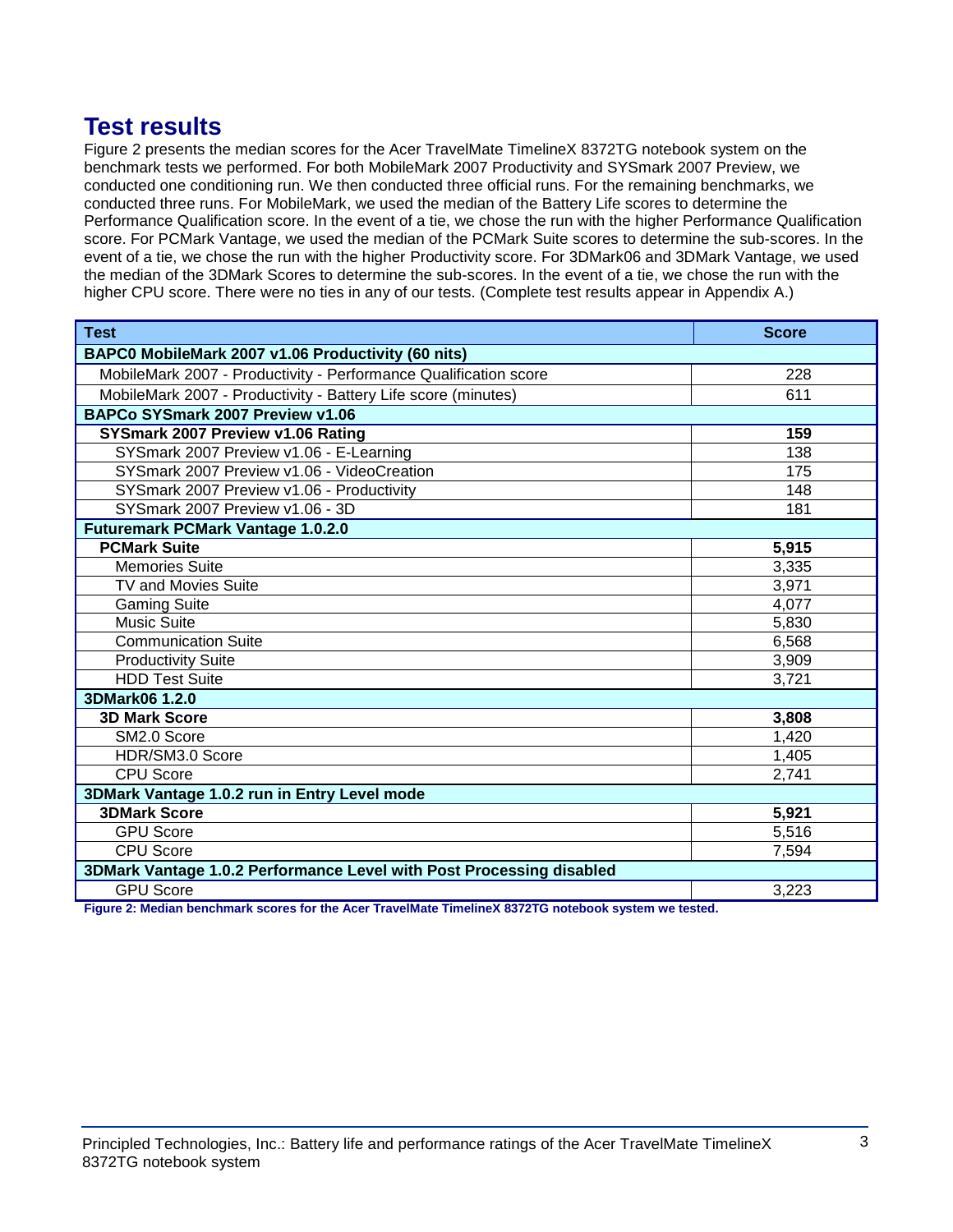# **Test methodology**

This section details the methodologies we followed in testing the system.

## **Measuring battery life with MobileMark 2007**

## **Antivirus software conflicts**

MobileMark 2007 is not compatible with any virus-scanning software, so we uninstalled any such software present on the notebook PCs before we installed the benchmark.

## **Pre-installed software conflicts**

MobileMark 2007 installs the following applications, which its test scripts employ:

- Adobe Photoshop 6.0.1
- InterVideo WinDVD $^{\circ}$  6.0
- Macromedia® Flash® 5.0
- Microsoft Excel 2002
- Microsoft Outlook 2002
- **Microsoft PowerPoint 2002**
- Microsoft Word 2002
- Microsoft Visual<sup>®</sup> C++ 2005 Redistributable
- Netscape<sup>®</sup> Communicator 6.01
- Network Associates McAfee<sup>®</sup> VirusScan<sup>®</sup> 5.13
- WinZip Computing WinZip 8.0

If any of these applications are already on the system under test, they could cause problems with the benchmark due to software conflicts. To avoid any such issues, before we installed the benchmark, we uninstalled all conflicting pre-installed software applications, including different versions of any of the programs MobileMark 2007 uses.

#### **Display brightness and power settings**

The brightness of a notebook's display affects its battery life. Therefore, BAPCo requires that, before you test with MobileMark 2007, you do the following step: make sure the brightness of the notebook's monitor is greater than or equal to 60 nits on a completely white screen while the notebook is unplugged and running on battery power. The measurement follows the standards from the Video Electronics Standards Association [\(www.vesa.org/Standards/summary/2001\\_6a.htm\)](http://www.vesa.org/Standards/summary/2001_6a.htm).

We complied with this standard for all the tests we ran by setting the notebook PC's brightness as close to 60 nits as we could without going below that brightness level. We used the following procedure before we started each test. Note: This procedure assumes we began with the notebook plugged into the power supply.

- 1. To create a completely blank, white screen, open Microsoft Paint by clicking Start $\rightarrow$ All Programs→Accessories→Paint.
- 2. Open the Attributes by pressing Ctrl+E.
- 3. Enter dimensions that are larger than the current screen resolution. For example, if the screen resolution is 1,280 x 800, type 1600 for Width and 1200 for Height.
- 4. Click OK.
- 5. Press Ctrl+F to view the bitmap image and render the screen totally white.
- 6. Wait 45 minutes to allow the screen to warm.
- 7. Unplug the notebook from the power supply, and measure the display's brightness using a luminance meter in the center of the screen. (We used the Gossen Mavolux5032C.)
- 8. If the reading is below or significantly greater than 60 nits, use the notebook's keyboard screenbrightness-adjustment keys to bring the display as close to 60 nits as possible, then retest.
- 9. Allow the notebook to run on battery power for 10 minutes, re-measure the display, and adjust the brightness up or down as necessary.
- 10. Verify that the notebook saved the brightness setting by plugging in the system, unplugging it, and taking another reading.

Note: If the notebook did not save this setting, use its power-management application(s) to set the brightness appropriately, and save that setting. If saving the settings is ineffective, use the keyboard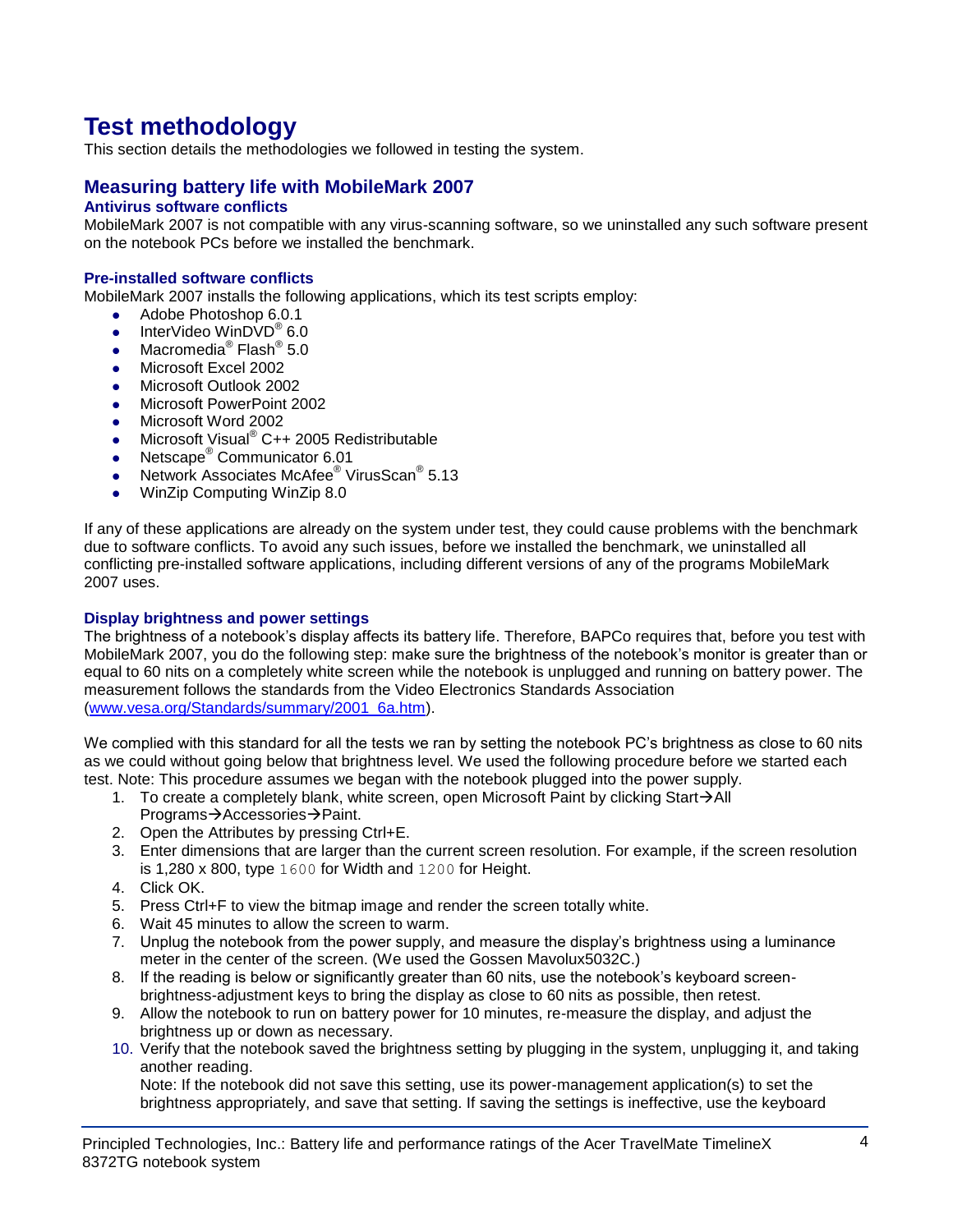brightness setting keys to adjust the screen to bring the display as close to 60 nits as possible. Next, note how many times you pressed the button to achieve the desired brightness. After unplugging the system under test, use the keyboard to set the desired brightness by pressing the brightness button as many times as you previously noted to return the screen to the correct brightness level.

## **BAPCo AutoConfig Tool v2.4.1**

This tool supports three levels of configuration:

- 1 . Only makes changes that are REQUIRED in order for the benchmark to run.
- 2 . Additionally, makes changes that are RECOMMENDED for repeatable results.
- 3 . Additionally, makes changes that help ensure best results.

We choose Level 3 in the AutoConfig tool.

The BAPCo AutoConfig tool makes the following configuration changes at each of the three levels:

## **Level 1—Required**

- Creates and activates a new power scheme that it names MobileMark 2007
- Disables hibernate, standby, and display standby
- Sets hard drive timeout and CPU power management Note: See the following Power schemes section for details on this scheme
- Disables Screen Saver
- Disables Windows Update
- Disables Desktop Cleanup Wizard
- Disables User Account Control (UAC)
- Disables Sidebar

## **Level 2—Recommended**

- Completes Level 1
- Disables Windows Security Center warning messages
- Disables Windows Firewall
- Disables incoming Remote Desktop connections
- Disables Windows Error Reporting to Microsoft
- Prevents the Welcome Center from running at startup

## **Level 3—Best scores**

- Completes Level 1 and Level 2
- Disables Windows Defender

## **Power schemes**

The BAPCo AutoConfig tool creates a MobileMark 2007 power scheme, which makes the following power option changes:

- a . Additional settings:
	- Require a password on wakeup: No
- b . Hard disk:
	- Turn off hard disk after: 3 minutes
- c . Wireless Adapter Settings:
	- Power Saving Mode: Maximum Power Saving
- d. Sleep:
	- Sleep after: Never
- e . USB settings
	- USB selective suspend setting: Enabled
- f . Power buttons and lid:
	- Lid close action: Do nothing
	- Power button action: Shut down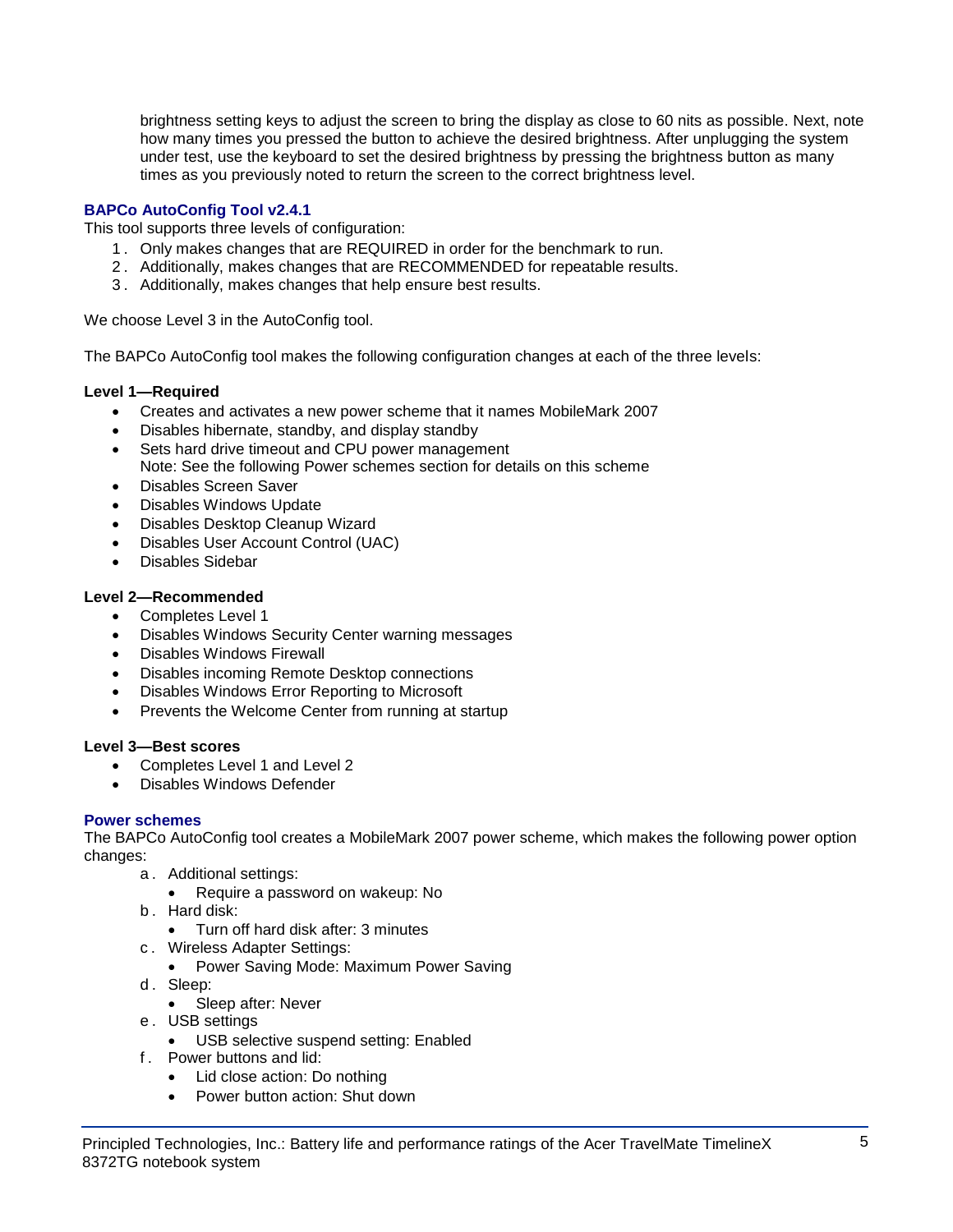- Sleep button action: Sleep
- Start menu power button: Shut down
- g . PCI Express:
	- **Link State Power Management: Maximum power savings**
- h . Processor power management:
	- Minimum processor state: 5%
	- Maximum processor state: 100%
- i. Search and Indexing:
	- Power Savings Mode: Power Saver
- j. Display:
	- Turn off display after: Never
	- Adaptive display: Off (Extends the time that Windows waits to turn off the display)
	- Display brightness: 100% (We then adjust the brightness percentage to be no less than 60 nits)
- k . Multimedia settings:
	- When sharing media: Prevent idling to sleep
- l. Battery:
	- Critical battery action: Shut down (on battery), Do nothing (plugged in)
	- Low battery level: 0%
	- Critical battery level: 0%
	- Low battery notification: Off
	- Low battery action: Do nothing

## **Installing MobileMark 2007 v.1.06 and configuring the system for testing**

- 1. Turn off the wireless network adapter by using the external toggle switch.
- 2. Insert the MobileMark 2007 Install DVD in the notebook PC's DVD drive.
- 3. When the Autoplay appears, click Run setup.exe.
- 4. At the Welcome screen, click Next.
- 5. Accept the license agreement, and click Next.
- 6. At the Choose Destination Location screen, accept the default location of C:\ProgramFiles (x86)\BapCo\MobileMark 2007, and click Next.
- 7. At the Ready to Install the Program screen, click Install.
- 8. At the InstallShield Wizard Complete screen, click Finish.
- 9. Download MobileMark 2007 Patch 5 from [http://www.bapco.com/support,](http://www.bapco.com/support) saving the download to the desktop.
- 10. Double-click the MobileMark 20007 Patch 5 desktop icon.
- 11. In the 7-Zip self-extracting archive window, select a location to extract the installation files, and click Extract.
- 12. Browse to the location of the extracted files, and double-click the MobileMark 2007 folder.
- 13. Double-click the MobileMark2007\_patch folder.
- 14. Double-click setup.
- 15. At the Welcome screen, click Next.
- 16. At the Update Complete window, click Finish.
- 17. Run the BAPCo Auto-configuration tool, v.2.4.1, or manually set the power options:
	- a. Insert the Auto-configuration tool disc in the notebook PC's DVD drive.
	- b. Double-click BAPCo\_AutoConfig.bat.
	- c. Type M to choose MobileMark 2007.
	- d. Type 3 to choose the changes that produce the best possible scores.
	- e. Type  $R$  to restart the system when the application prompts you to do so.
- 18. Adjust the screen brightness to no less than 60 nits:
	- a. Click the Windows start button, and type  $power$  options in the Windows Start Search box.
	- b. Click Change plan settings.
	- c. Click Change advanced power settings.
	- d. Expand the Display option, and change the Display brightness on battery and plugged in to the correct percentage that produces no less than 60 nits.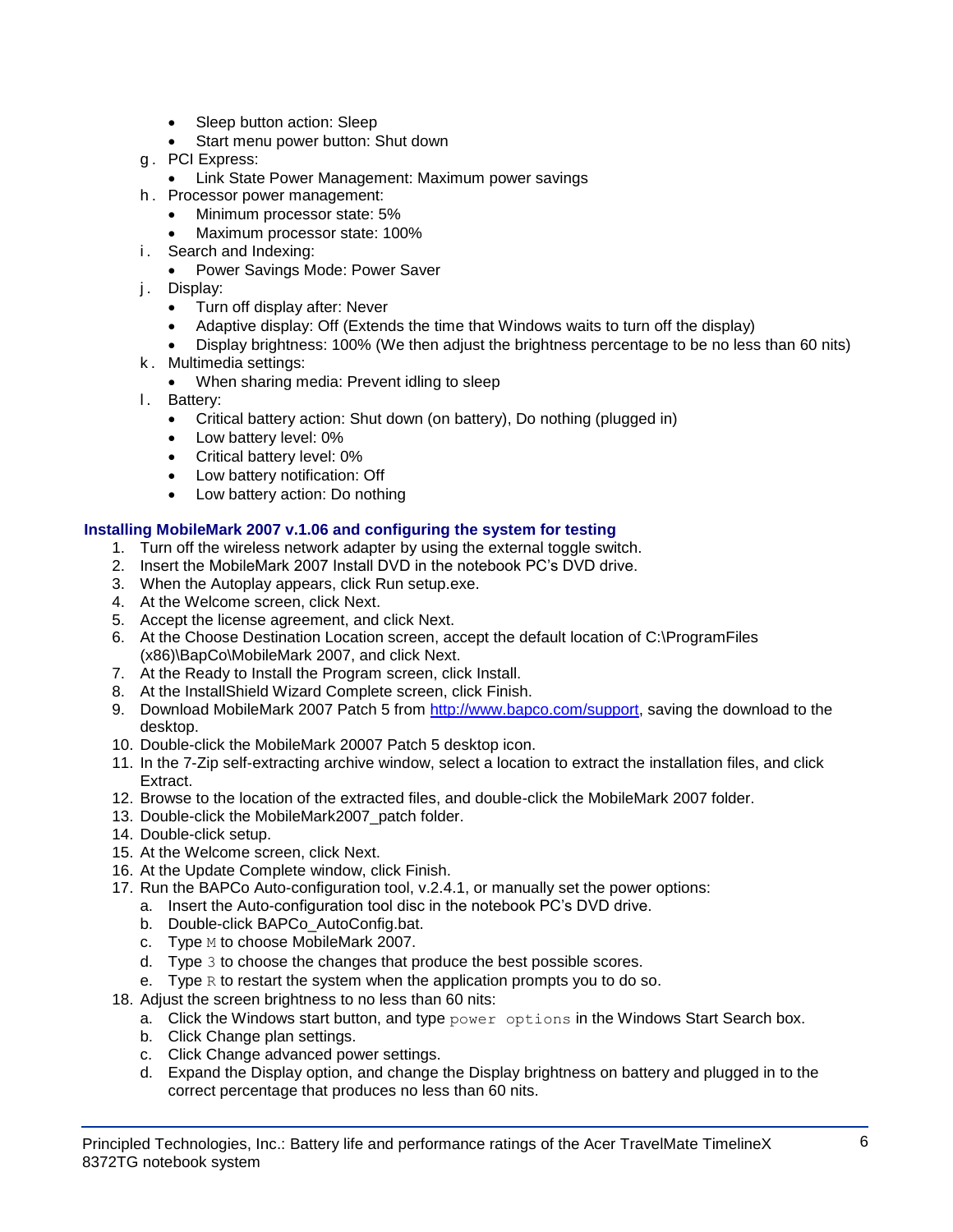Note: If you are unable to save these settings, please see the Displaying Brightness section above.

- 19. Disable automatic disk defragmentation:
	- a. Click the Windows start button, type disk defragmenter in the Windows Start Search box, and press Enter.
	- b. Click Configure Schedule.
	- c. Uncheck the box next to Run on a schedule, and click OK.
	- d. Click Close.
- 20. Disable System Protection:
	- a. Click the Windows start button, and type System in the Windows Start Search box. In the search results that appear, click System under the Control Panel heading.
	- b. Click System Protection in the left pane.
	- c. In the System Properties window under the System Protection tab, click the first Available Drive under the Protection Settings heading, and click Configure.
	- d. Click the Turn off system protection radio button, and click OK.
	- e. When prompted with Are you sure you want to turn off system protection on this drive?, click Yes.
	- f. Repeat steps c through e for any other Available Drives as necessary.
	- g. Click OK, and close the System window.
- 21. Disable Windows Desktop Search indexing:
	- a. Click the Windows start button, type Indexing Options in the Windows Start Search box, and press Enter.
	- b. Click Modify.
	- c. Under Change selected locations, uncheck the boxes next to each indexed location, and click OK. d. Click Close.
- 22. Defragment the hard drive(s):
	- a. Click the Windows start button, type disk defragmenter in the Windows Start Search box, and press Enter.
	- b. Highlight the local disk drive under Current status, and click Defragment disk.
	- c. When the process is complete, click Close.

## **Conditioning the battery**

- 1. Plug the AC power adapter into the notebook PC, and completely charge the battery.
- 2. Install MobileMark 2007 v1.06, following the steps we outlined in the Installing MobileMark 2007 section earlier in this section.
- 3. Double-click the MobileMark 2007 icon on the desktop.
- 4. Highlight the Productivity 2007 item in the left panel.
- 5. Type System Conditioning as the name for this test in the Project Name field in the top-right panel, and click Next Step.
- 6. If MobileMark 2007 lists no problems or warnings, click Next Step. If it does list any problems or warnings, close MobileMark 2007, and correct the problem(s) before proceeding.
- 7. After the benchmark integrity check, click Next in the Preparing a new test window.
- 8. When prompted, unplug the AC power adapter. The Productivity 2007 test begins immediately.
- 9. The test is complete when the notebook PC has fully depleted its battery and is no longer operational when running on battery power.
- 10. Plug the AC power adapter into the notebook PC, and completely charge the battery.

## **Measuring battery life with MobileMark 2007 v.1.06**

We performed the following steps to run the MobileMark Productivity 2007 benchmark:

- 1. Double-click the MobileMark 2007 icon on the desktop.
- 2. Select the Productivity 2007 test by highlighting it in the left panel.
- 3. Enter a name for this test in the Project Name field in the top right panel, and click Next Step.
- 4. If MobileMark 2007 lists no problems or warnings, click Next. If it does list any problems or warnings, close MobileMark 2007, and correct the problem(s) before proceeding.
- 5. After the benchmark integrity check, click Next in the Preparing a new test window.
- 6. When prompted, unplug the AC power adapter. The test begins immediately.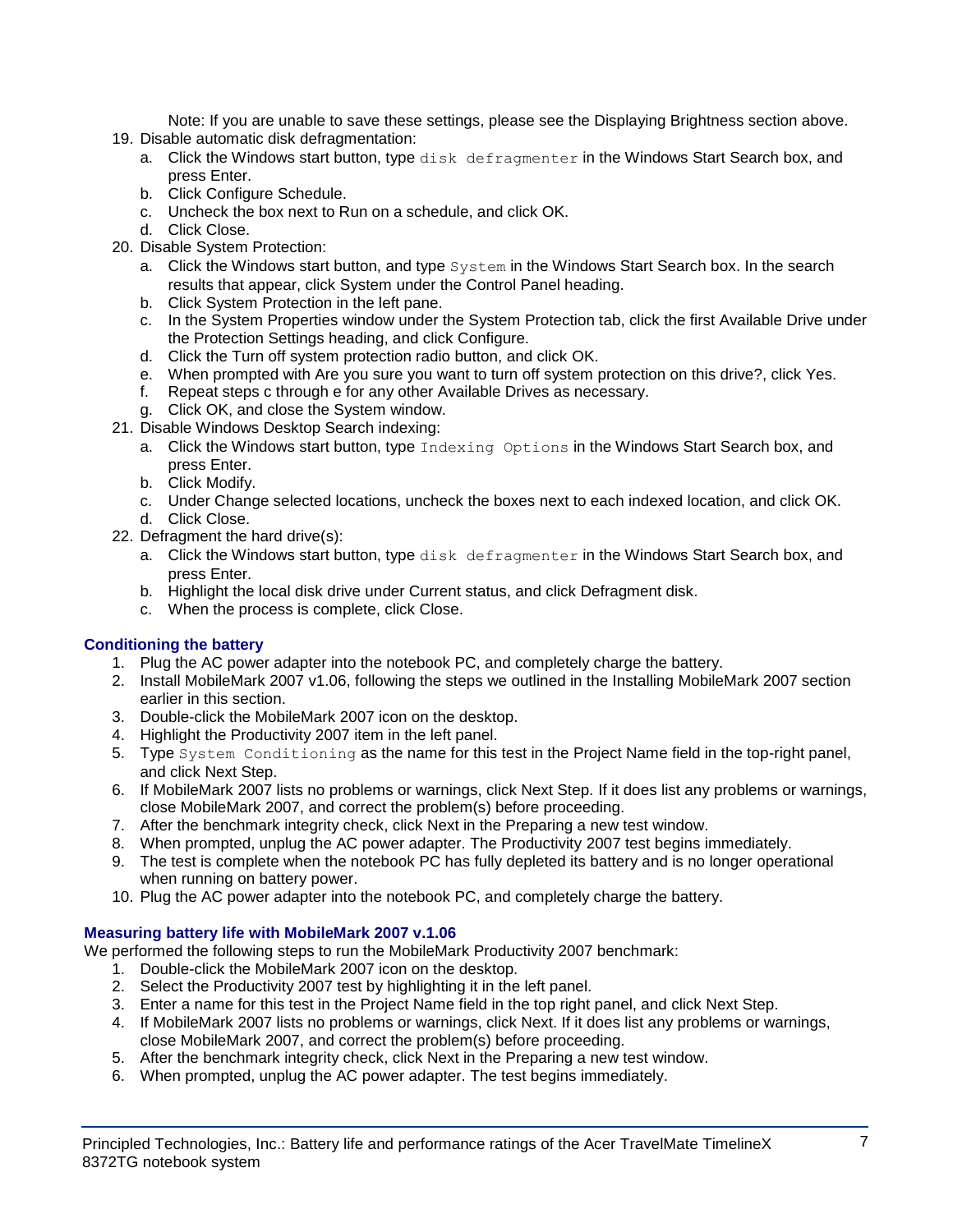7. The Productivity 2007 test is complete when the notebook PC has fully depleted its battery and is no longer operational when running on battery power.

We executed the MobileMark Productivity 2007 test three times on the system and took the median battery life run as the representative score for that test.

## **Getting the MobileMark 2007 results**

After each MobileMark Productivity 2007 test completed, we plugged the AC power adapter into the notebook PC and turned on the system. MobileMark 2007 started automatically after the system booted, analyzed the test scores, and opened the Test Results Viewer with the results from the last test.

To submit these results to BAPCo, we saved the test results directory by performing the following steps:

- 1. Browse to the C:\ Program Files (x86)\BAPCo\MobileMark 2007\results directory.
- 2. Select My Computer.
- 3. Select Local Disk (C:).
- 4. Select the Program Files directory.
- 5. Select the BAPCo directory.
- 6. Select the MobileMark2007 directory.
- 7. Select the results directory. (Note: The name of the directory for the Productivity 2007 results is the name you gave the test in Step 3 of the MobileMark Productivity 2007 process.)

## **Measuring performance with BAPCo SYSmark 2007 Preview v1.06**

#### **Addressing antivirus software conflicts**

SYSmark 2007 is not compatible with any virus-scanning software, so we uninstalled any such software that was present on the notebook PC before we installed the benchmark.

#### **Addressing pre-installed software conflicts**

SYSmark 2007 installs the following applications, which its test scripts employ:

- Adobe Photoshop 6.0.1
- InterVideo WinDVD 6.0
- Macromedia Flash 5.0
- Microsoft Excel 2002
- Microsoft Outlook 2002
- Microsoft PowerPoint 2002
- Microsoft Word 2002
- Microsoft Visual C++ 2005 Redistributable
- Netscape Communicator 6.01
- Network Associates McAfee VirusScan 5.13
- WinZip Computing WinZip 8.0

If any of these applications are already on the system under test, they cause problems with the benchmark due to software conflicts. To avoid any such issues, we uninstalled all conflicting pre-installed software applications, including different versions of any of the programs SYSmark 2007 uses. We did this before we installed the benchmark.

#### **Setting up the test**

- 1. Reset the system to the base test image.
- 2. Disable the User Account Control.
	- a. Click the Windows start button, and type Change User Account Settings.
	- b. In the User Account Control Settings window, move the slider down to Never notify.
	- c. Click OK.
	- d. Click the You must restart your computer to apply these changes pop-up message that appears at the bottom right of the screen, and click Restart Now.
- 3. Insert the SYSmark 2007 Preview Disc 1 installation disc into the DVD drive.
- 4. In the Autoplay window that appears, click Run setup.exe.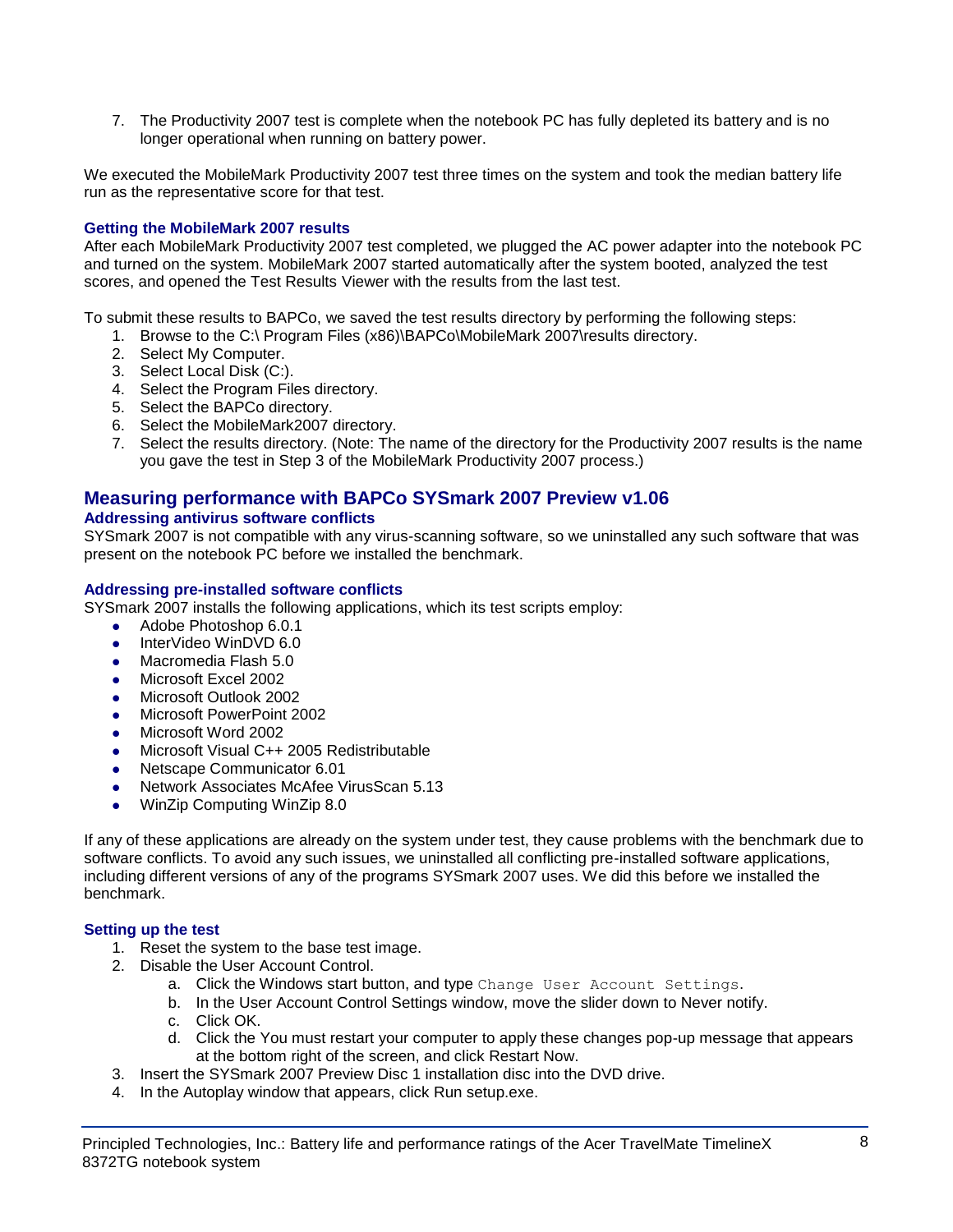- 5. At the Welcome to InstallShield Wizard screen, click Next.
- 6. At the License Agreement screen, select I accept the terms in the License Agreement, and click Next.
- 7. At the Choose Destination Location screen, click Next.
- 8. At the Ready to Install the Program screen, click Install.
- 9. When the application prompts you to do so, remove SYSmark 2007 Preview Disc 1, and insert SYSmark Preview Disc 2 into the DVD drive. Click OK.
- 10. When the installation is complete, click Finish.
- 11. Download SYSmark 2007 Preview Patch 5 from [http://www.bapco.com/support,](http://www.bapco.com/support) saving the download to the desktop.
- 12. Double-click the SYSmark2007Preview-Patch5.exe.
- 13. In the 7-Zip self-extracting archive window, select a location to extract the installation files, and click Extract.
- 14. Browse to the location of the extracted files, and double-click on the SYSmark2007 file folder.
- 15. Double-click setup.exe.
- 16. At the Welcome screen, click Next.
- 17. At the Update Complete screen, click Finish.
- 18. Run the BAPCo Auto-configuration tool, v.2.4.1, or manually set the power options:
	- a. Insert the Auto-configuration tool in the notebook PC's DVD drive.
		- b. Double-click BAPCo\_AutoConfig.bat.
		- c. Type S and press Enter to choose SYSmark 2007.
		- d. Type 3 and press Enter to choose the changes that produce the best possible scores.
		- e. Type  $R$  and press Enter to reboot the system when the application prompts you to do so.

## **Running the test**

- 1. Launch SYSmark 2007 Preview by double-clicking the desktop icon.
- 2. Click Run.
- 3. Select Official Run, choose 3 Iterations, check the box beside Perform conditioning run, and enter a name for that run.
- 4. When the benchmark completes and the main SYSmark 2007 Preview menu appears, click Save FDR to create a report.
- 5. Click OK to close the additional comments window, and select the location to save the report.
- 6. Select the desktop, and click Save.
- 7. Record the SYSmark results.

## **Measuring disk performance with PCMark Vantage 1.0.2.0**

## **Installing and patching PCMark Vantage**

- 1. Download the PCMark Vantage v100 installer.exe Windows package from [www.futuremark.com/benchmarks/pcmarkvantage/download/.](http://www.futuremark.com/benchmarks/pcmarkvantage/download/)
- 2. Install PCMark Vantage 1.0.0 with the default options by double-clicking the PCMark\_Vantage\_v100\_installer.exe file.
- 3. At the Welcome screen, click Next.
- 4. At the License Agreement window, click I accept the terms of the license agreement, and click Next.
- 5. At the Setup Type window click Express, and click Next.
- 6. At the Ready to Install the Program window, click Install.
- 7. When the PCMark Vantage Read Me page opens in your web browser, review the document, and click Close when you are finished.
- 8. At the InstallShield Wizard complete screen, click Finish.
- 9. Launch PCMark Vantage 1.0.0 by clicking on the PCMark Vantage x64 desktop icon. Enter the registration code, click Register, and click OK.
- 10. Exit PCMark Vantage 1.0.0.
- 11. Download the PCMark Vantage 1.0.2.0 Patch (PCMark\_Vantage\_v102\_patch\_1901.exe Windows package) from [www.futuremark.com/benchmarks/pcmarkvantage/download/.](http://www.futuremark.com/benchmarks/pcmarkvantage/download/)
- 12. Install the patch by double-clicking the PCMark\_Vantage\_v102\_patch\_1901.exe file.
- 13. At the Welcome screen, click Next.
- 14. At the Update Complete screen, click Finish.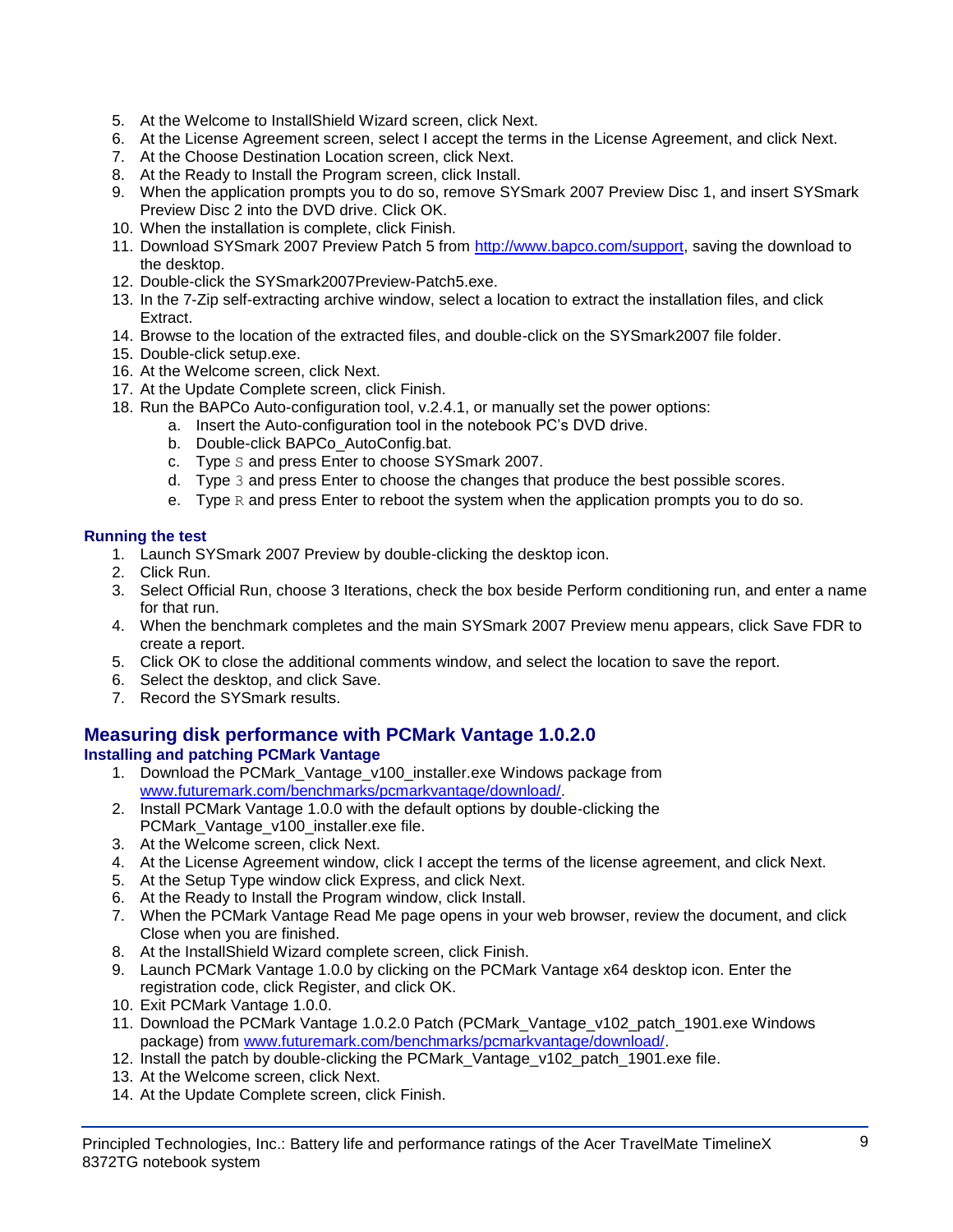## **Running PCMark Vantage 1.0.2.0**

- 1. Reboot the system, and wait 2 minutes.
- 2. Double-click the PCMark Vantage desktop icon to launch the benchmark.
- 3. Verify all test suites are selected, and that the HDD Suite target is set to C:.
- 4. Accept the default settings, and click Run Benchmark.
- 5. When the benchmark run completes, click Submit results.
- 6. Take a screenshot of the results, and record them as follows:
	- PCMark Suite
	- Memories Suite
	- TV and Movies Suite
	- **•** Gaming Suite
	- Music Suite
	- Communication Suite
	- Productivity Suite
	- HDD Test Suite
- 7. Perform steps 1 through 6 two more times, and report the median of the three runs.

#### **Measuring graphics performance with 3DMark Vantage 1.0.2 Installing and patching 3DMark Vantage**

- 1. Download the 3DMark Vantage v100 installer.exe Windows package from [http://www.futuremark.com/benchmarks/3dmarkvantage/download/.](http://www.futuremark.com/benchmarks/3dmarkvantage/download/)
- 2. Install 3DMark Vantage 1.0.2 with the default options by double-clicking the 3DMark\_Vantage\_v102\_1901.exe file.
- 3. At the Welcome screen, click Next.
- 4. At the License Agreement screen, click I accept the terms of the license agreement, and click Next.
- 5. At the Setup Type screen, click Express, and click Next.
- 6. At the Ready to Install the Program screen, click Install.
- 7. When the 3DMark Vantage Read Me page appears in your Web browser, review the document, and click Close when you are finished.
- 8. At the Setup Complete screen, click Finish.
- 9. Launch 3DMark Vantage 1.0.2 by double-clicking on the 3DMark Vantage desktop icon. Enter the registration code, and click Register.
- 10. Exit 3DMark Vantage 1.0.2.

## **Running 3DMark Vantage 1.0.2**

For Performance-level results:

- 1. Reboot the system, and wait 2 minutes.
- 2. Double-click the 3DMark Vantage desktop icon to launch the benchmark.
- 3. To close the Important Information window, click Close.
- 4. In the 3DMark Vantage Main section, click the Preset pull-down menu arrow, and select Custom.
- 5. Click the Options tab, then set Texture Quality, Shadow Shader Quality, Shadow Resolution Quality, and Shader Quality to Performance by using the drop-down menus for each setting.
- 6. Disable all the Post Processing settings by clicking the checkboxes beside each name in the Post Processing column.
- 7. Click the Graphic Tests tab, and ensure that both tests are selected.
- 8. Click the CPU Tests tab, and deselect both tests by clicking the check mark by each title.
- 9. Click the Feature Tests tab, and deselect all six tests by clicking the check mark by each title.
- 10. Click Run Benchmark.
- 11. When the benchmark run completes, take a screenshot of the results, and record the score as the GPU Score.
- 12. Perform steps 1 through 10 two more times, and report the median of the three runs.

For Entry-level results:

- 1. Reboot the system, and wait 2 minutes.
- 2. Double-click the 3DMark Vantage desktop icon to launch the benchmark.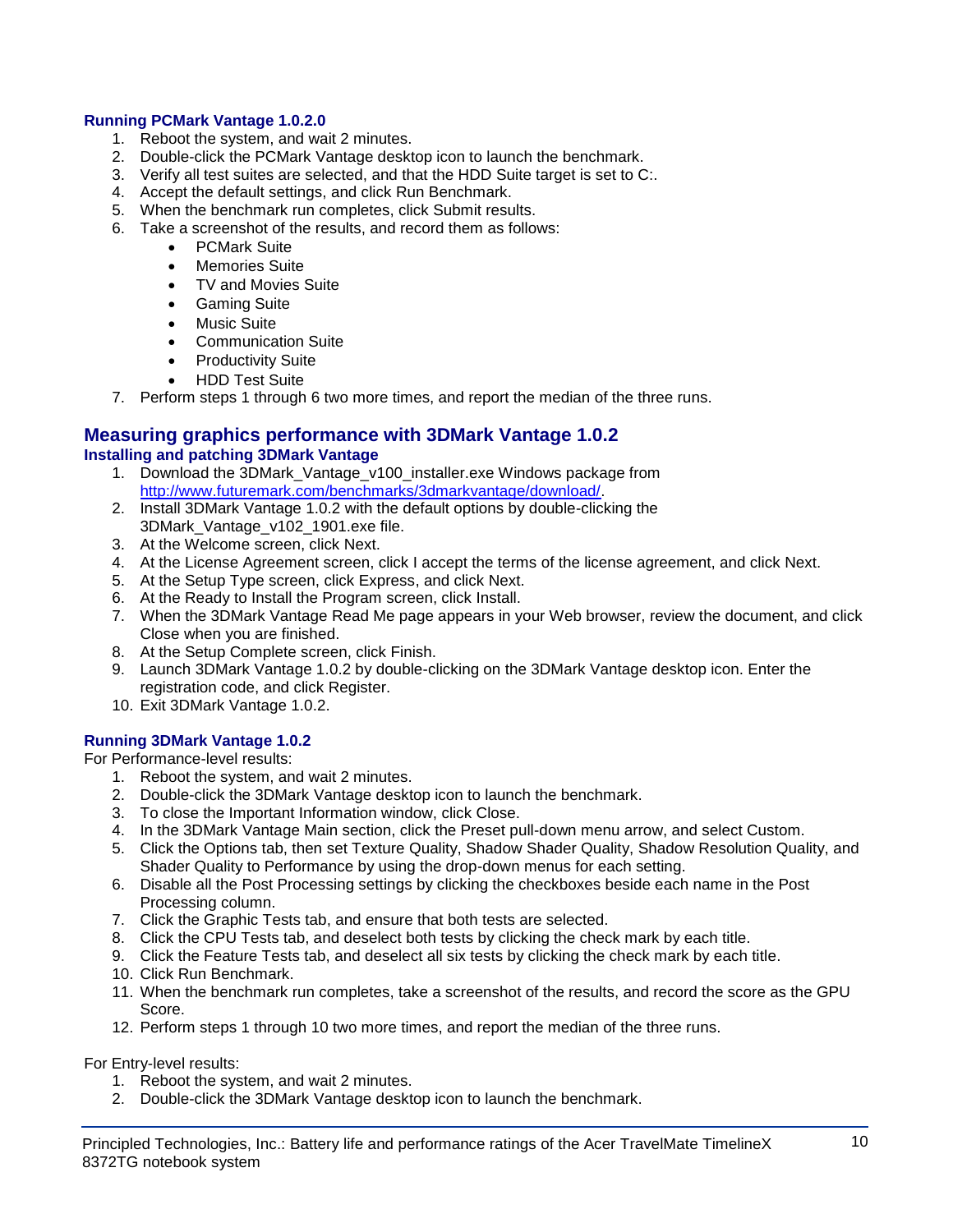- 3. In the 3DMark Vantage Main section, click the Preset drop-down menu arrow, and select Entry.
- 4. Click the Options tab, then click the Graphic Tests tab, and ensure that both tests are selected.
- 5. Click the CPU Tests tab, and ensure that both tests are selected.
- 6. Click the Feature Tests tab, and deselect all six tests by clicking the check mark by each title.
- 7. Click Run Benchmark.
- 8. When the benchmark run completes, click Submit results.
- 9. Take a screenshot of the results, and record them as follows:
	- 3DMark Score
	- GPU Score
	- CPU Score
- 10. Perform steps 1 through 10 two more times, and report the median of the three runs.

## **Measuring graphics performance with 3DMark06 1.2.0 Installing and patching 3DMark06**

- 1. Download the 3DMark06 v120 1901.exe package from [http://www.futuremark.com/benchmarks/3dmarkvantage/download/.](http://www.futuremark.com/benchmarks/3dmarkvantage/download/)
- 2. Install 3DMark06 1.2.0 with the default options by double-clicking the 3DMark06\_v120\_1901.exe file.
- 3. At the Welcome screen, click Next.
- 4. At the License Agreement screen, click the I accept the terms of the license agreement radio button, and click Next.
- 5. At the Installation Destination screen, accept default destination by clicking Next.
- 6. At the begin installation screen, click Install.
- 7. When the Question pop-up appears, click Yes.
- 8. At the Installing Microsoft DirectX pop-up, click the I accept the agreement radio button, and click Next.
- 9. At the DirectX Setup screen, click Next.
- 10. At the Installation Complete screen, click Finish.
- 11. At the OpenAL Installer screen, click OK.
- 12. At the OpenAL Installer message pop-up, click OK.
- 13. At the FutureMark Registration screen, enter the registration code, and click Next.
- 14. At the InstallShield Wizard Complete screen, click Finish.
- 15. When the 3DMark06 Read Me page appears in your Web browser, review the document, and click Close when you are finished.

## **Running 3DMark06 1.2.0**

- 1. Reboot the system and wait 2 minutes.
- 2. Double-click the 3DMark06 desktop icon to launch the benchmark.
- 3. Close the Tip of the Day pop-up.
- 4. Click Select… under Tests, and click Select all. Click OK.
- 5. Accept the default settings, and click Run 3DMark.
- 6. When the benchmark run completes, click To Excel, and safe the results as an Excel file by clicking Save.
- 7. Record the results from the 3DMark Score window or the Excel file as follows:
	- 3D Mark Score
	- SM2.0 Score
	- HDR/SM3.0 Score
	- CPU Score
- 8. Perform steps 1 through 6 two more times, and report the median of the three runs.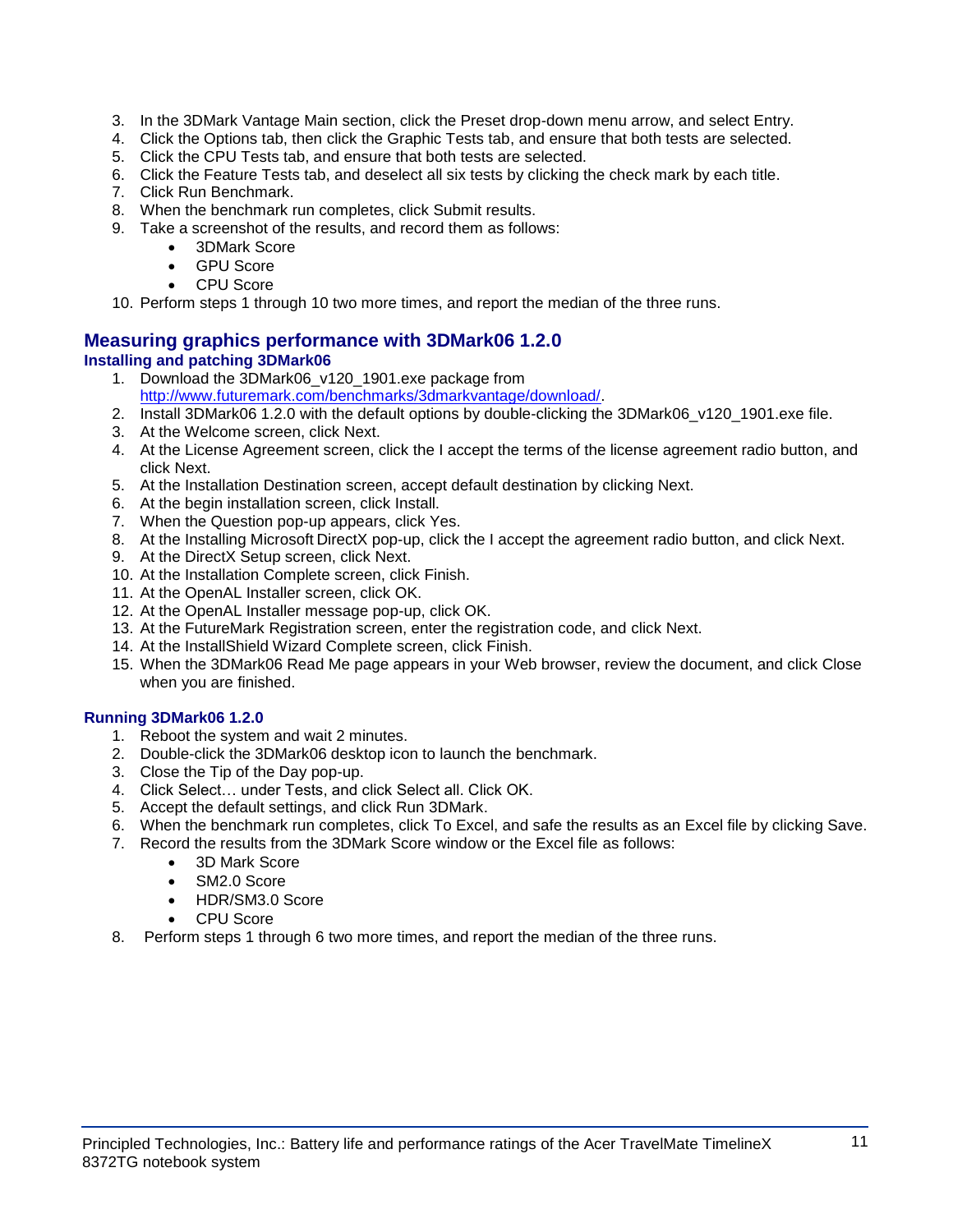# **Appendix A – Complete test results**

Figure 3 presents the complete MobileMark 2007 Productivity 2007 test results for the test system. We conducted one conditioning run followed by three official MobileMark 2007 Productivity 2007 runs.

| <b>Test</b>                                                                   | <b>Score</b> |
|-------------------------------------------------------------------------------|--------------|
| <b>MobileMark 2007 Productivity 2007</b>                                      |              |
| MobileMark 2007 - Productivity 2007 - Performance Qualification score - Run 1 | 228          |
| MobileMark 2007 - Productivity 2007 - Performance Qualification score - Run 2 | 230          |
| MobileMark 2007 - Productivity 2007 - Performance Qualification score - Run 3 | 234          |
| MobileMark 2007 - Productivity 2007 - Battery Life score (minutes) - Run 1    | 611          |
| MobileMark 2007 - Productivity 2007 - Battery Life score (minutes) - Run 2    | 611          |
| MobileMark 2007 - Productivity 2007 - Battery Life score (minutes) - Run 3    | 612          |
| SYSmark 2007 Preview v1.06                                                    |              |
| SYSmark 2007 Preview v1.06 Rating                                             | 159          |
| SYSmark 2007 Preview v1.06 - E-Learning                                       | 138          |
| SYSmark 2007 Preview v1.06 - VideoCreation                                    | 175          |
| SYSmark 2007 Preview v1.06 - Productivity                                     | 148          |
| SYSmark 2007 Preview v1.06 - 3D                                               | 181          |
| SYSmark 2007 Preview v1.06 - E-Learning Run 1                                 | 134          |
| SYSmark 2007 Preview v1.06 - VideoCreation Run 1                              | 169          |
| SYSmark 2007 Preview v1.06 - Productivity Run 1                               | 147          |
| SYSmark 2007 Preview v1.06 - 3D Run 1                                         | 180          |
| SYSmark 2007 Preview v1.06 - E-Learning Run 2                                 | 141          |
| SYSmark 2007 Preview v1.06 - VideoCreation Run 2                              | 177          |
| SYSmark 2007 Preview v1.06 - Productivity Run 2                               | 148          |
| SYSmark 2007 Preview v1.06 - 3D Run 2                                         | 181          |
| SYSmark 2007 Preview v1.06 - E-Learning Run 3                                 | 139          |
| SYSmark 2007 Preview v1.06 - VideoCreation Run 3                              | 177          |
| SYSmark 2007 Preview v1.06 - Productivity Run 3                               | 150          |
| SYSmark 2007 Preview v1.06 - 3D Run 3                                         | 181          |
| <b>Futuremark PCMark Vantage 1.0.2.0</b>                                      |              |
| PCMark Suite - Run 1                                                          | 5,828        |
| PCMark Suite - Run 2                                                          | 5,948        |
| PCMark Suite - Run 3                                                          | 5,915        |
| Memories Suite - Run 1                                                        | 3,374        |
| Memories Suite - Run 2                                                        | 3,342        |
| Memories Suite - Run 3                                                        | 3,335        |
| TV and Movies Suite - Run 1                                                   | 3,981        |
| TV and Movies Suite - Run 2                                                   | 3,937        |
| TV and Movies Suite - Run 3                                                   | 3,971        |
| Gaming Suite - Run 1                                                          | 4,055        |
| Gaming Suite - Run 2                                                          | 4,046        |
| Gaming Suite - Run 3                                                          | 4,077        |
| Music Suite - Run 1                                                           | 5,859        |
| Music Suite - Run 2                                                           | 5,827        |
| Music Suite - Run 3                                                           | 5,830        |
| Communication Suite - Run 1                                                   | 6,561        |
| Communication Suite - Run 2                                                   | 6,633        |
| Communication Suite - Run 3                                                   | 6,568        |
| Productivity Suite - Run 1                                                    | 3,914        |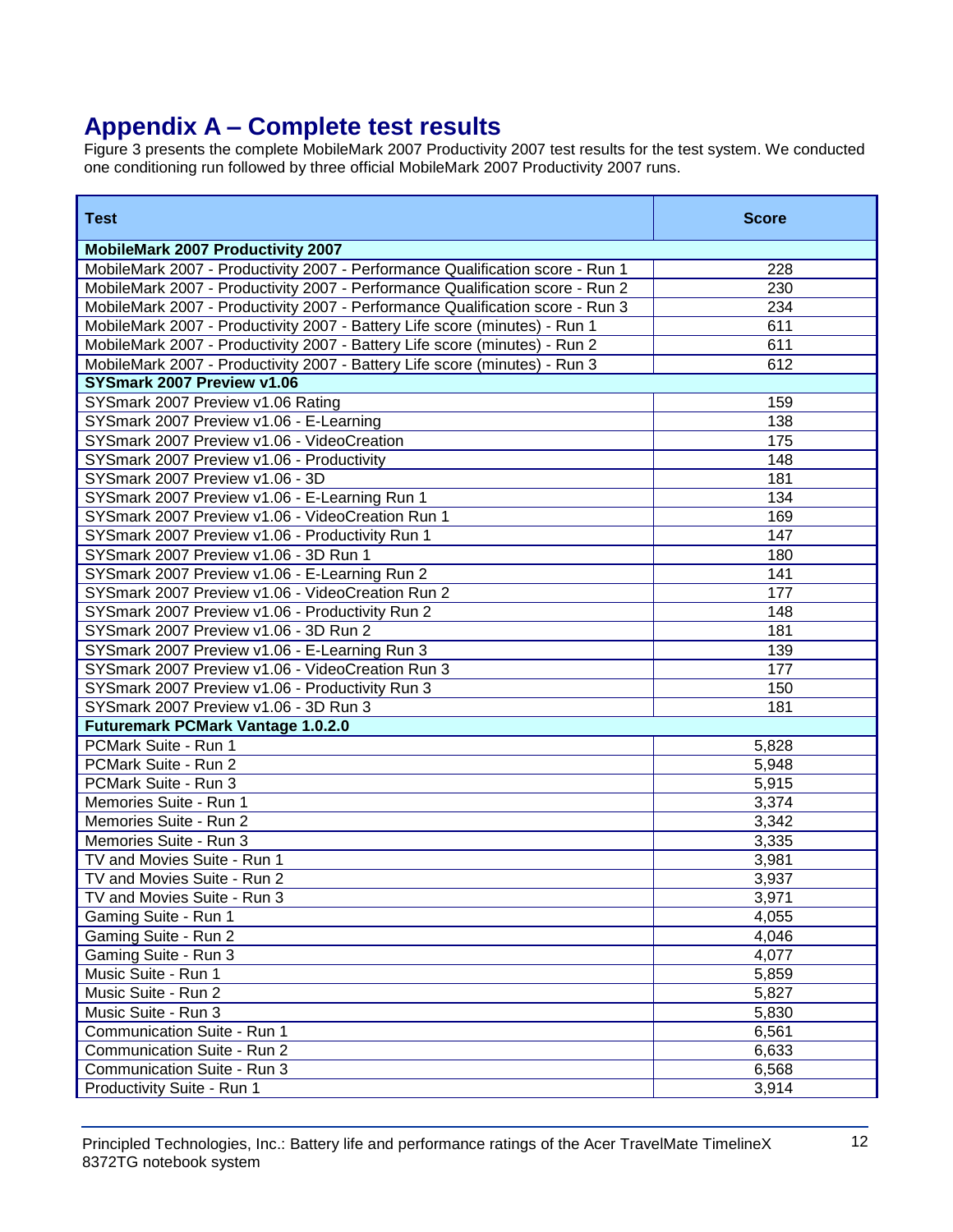| <b>Test</b>                                                          | <b>Score</b> |  |
|----------------------------------------------------------------------|--------------|--|
| Productivity Suite - Run 2                                           | 3,962        |  |
| Productivity Suite - Run 3                                           | 3,909        |  |
| HDD Test Suite - Run 1                                               | 3,843        |  |
| HDD Test Suite - Run 2                                               | 3,829        |  |
| HDD Test Suite - Run 3                                               | 3,721        |  |
| 3DMark06 1.2.0                                                       |              |  |
| 3D Mark Score - Run 1                                                | 3,808        |  |
| SM2.0 Score - Run 1                                                  | 1,420        |  |
| HDR/SM3.0 Score - Run 1                                              | 1,405        |  |
| CPU Score - Run 1                                                    | 2,741        |  |
| 3D Mark Score - Run 2                                                | 3,806        |  |
| SM2.0 Score - Run 2                                                  | 1,421        |  |
| HDR/SM3.0 Score - Run 2                                              | 1,402        |  |
| CPU Score - Run 2                                                    | 2,746        |  |
| 3D Mark Score - Run 3                                                | 3,810        |  |
| SM2.0 Score - Run 3                                                  | 1,421        |  |
| HDR/SM3.0 Score - Run 3                                              | 1,404        |  |
| CPU Score - Run 3                                                    | 2,750        |  |
| 3DMark Vantage 1.0.2 Entry Level                                     |              |  |
| 3DMark Score - Run 1                                                 | 5,921        |  |
| GPU Score - Run 1                                                    | 5,516        |  |
| CPU Score - Run 1                                                    | 7,594        |  |
| 3D Mark Score - Run 2                                                | 5,923        |  |
| GPU Score - Run 2                                                    | 5,519        |  |
| CPU Score - Run 2                                                    | 7,589        |  |
| 3D Mark Score - Run 3                                                | 5,898        |  |
| GPU Score - Run 3                                                    | 5,501        |  |
| CPU Score - Run 3                                                    | 7,523        |  |
| 3DMark Vantage 1.0.2 Performance Level with Post Processing disabled |              |  |
| GPU Score - Run 1                                                    | 3,223        |  |
| GPU Score - Run 2                                                    | 3,229        |  |
| GPU Score - Run 3                                                    | 3,208        |  |

**Figure 3: Complete benchmark scores for the Acer TravelMate TimelineX 8372TG notebook system we tested.**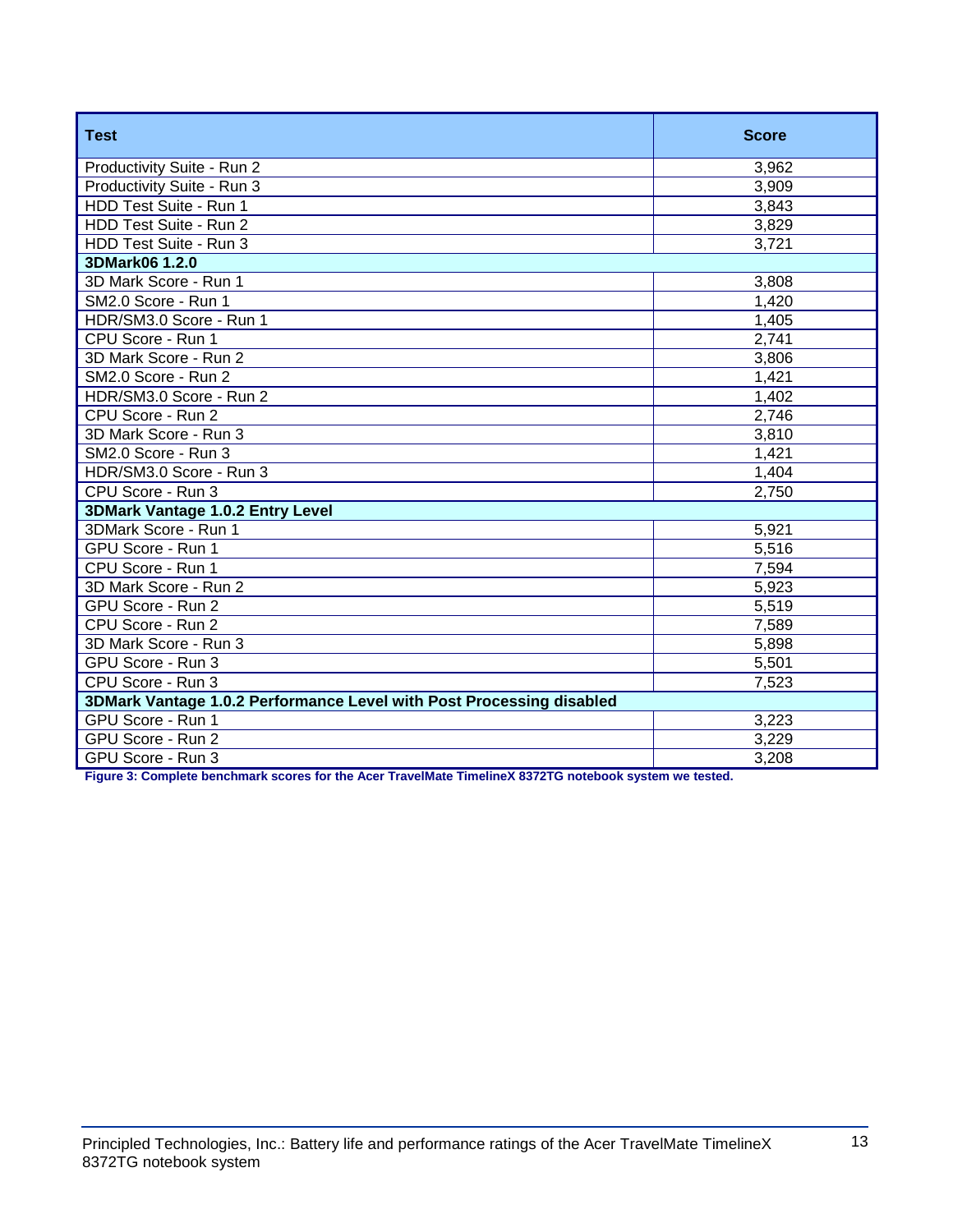# **Appendix B – Test system configuration information**

Figure 4 provides detailed configuration information about the test system.

| <b>System</b>                                 | <b>Acer Travel Mate TimelineX 8372TG</b>         |  |  |
|-----------------------------------------------|--------------------------------------------------|--|--|
| General                                       |                                                  |  |  |
| Number of processor packages                  | 1                                                |  |  |
| Number of cores per processor                 | $\overline{2}$                                   |  |  |
| Number of hardware threads per core           | $\overline{\mathbf{4}}$                          |  |  |
| System power management policy                | <b>Balanced</b>                                  |  |  |
| Processor power-saving option                 | Enhanced Intel SpeedStep <sup>®</sup> Technology |  |  |
| System dimensions (length x width x height)   | 12-3/4" x 9-3/4" x 2"                            |  |  |
| System weight                                 | 4 lbs. 10 oz.                                    |  |  |
| <b>CPU</b>                                    |                                                  |  |  |
| Vendor                                        | Intel                                            |  |  |
| Name                                          | Core i5                                          |  |  |
| Model number                                  | 520M                                             |  |  |
| Stepping                                      | $\overline{C2}$                                  |  |  |
| Socket type and number of pins                | Socket 1156 LGA                                  |  |  |
| Core frequency (GHz)                          | 2.40                                             |  |  |
| Bus frequency                                 | 2.5 GT/s (DMI)                                   |  |  |
| L1 cache                                      | 32 KB + 32 KB (per core)                         |  |  |
| L <sub>2</sub> cache                          | 256 KB (per core)                                |  |  |
| L3 cache                                      | 3 MB (shared)                                    |  |  |
| <b>Platform</b>                               |                                                  |  |  |
| Vendor                                        | Acer                                             |  |  |
| Motherboard model number                      | TravelMate 8372                                  |  |  |
| Motherboard chipset                           | Intel ID0044                                     |  |  |
| BIOS name and version                         | Acer V1.03 (06/24/2010)                          |  |  |
| <b>Memory module(s)</b>                       |                                                  |  |  |
| Vendor and model number                       | Samsung M471B5673FH0-CH9                         |  |  |
| <b>Type</b>                                   | PC3-10600                                        |  |  |
| Speed (MHz)                                   | 1,333                                            |  |  |
| Speed running in the system (MHz)             | 1,066                                            |  |  |
| Timing/Latency (tCL-tRCD-tRP-tRASmin)         | $7 - 7 - 7 - 20$                                 |  |  |
| Size (MB)                                     | 2,048                                            |  |  |
| Number of memory module(s)                    | 1                                                |  |  |
| Chip organization (single-sided/double-sided) | Double-sided                                     |  |  |
| Channel (single/dual)                         | Single                                           |  |  |
| <b>Hard disk</b>                              |                                                  |  |  |
| Vendor and model number                       | Seagate ST9320423AS                              |  |  |
| Number of disks in system                     |                                                  |  |  |
| Size (GB)                                     | 320                                              |  |  |
| Buffer size (MB)                              | 16                                               |  |  |
| <b>RPM</b>                                    | 7,200                                            |  |  |
| Type                                          | <b>SATA</b>                                      |  |  |
| Controller                                    | Intel HM55                                       |  |  |
| <b>Driver</b>                                 | Intel 9.6.0.1014 (3/3/2010)                      |  |  |
| <b>Operating system</b>                       |                                                  |  |  |
| Name                                          | Windows 7 Professional 32-bit                    |  |  |
| <b>Build number</b>                           | 7600                                             |  |  |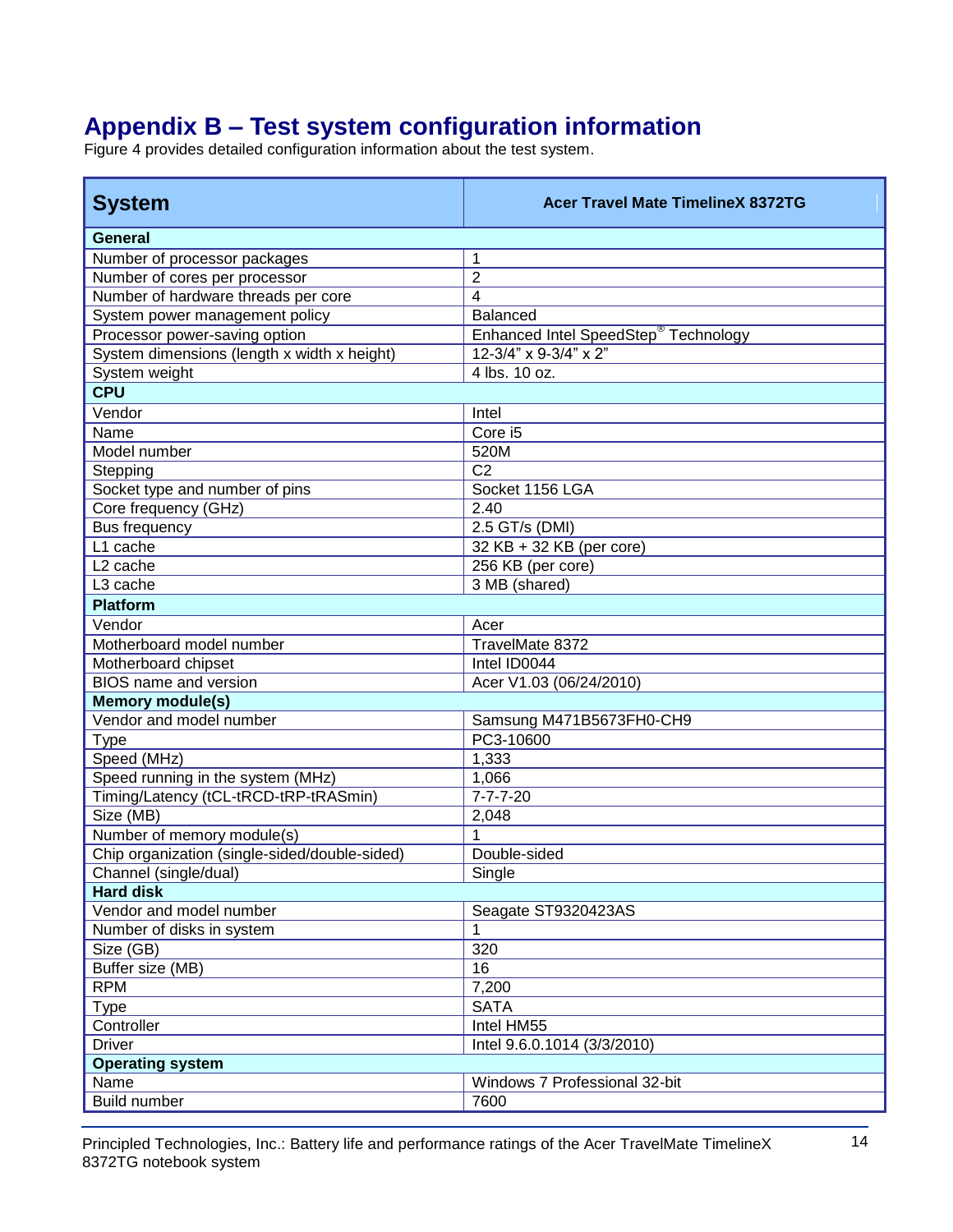| <b>System</b>                        | <b>Acer Travel Mate TimelineX 8372TG</b>   |  |
|--------------------------------------|--------------------------------------------|--|
| Service Pack                         | N/A                                        |  |
| File system                          | <b>NTFS</b>                                |  |
| Kernel                               | ACPIx86-based PC                           |  |
| Language                             | English                                    |  |
| Microsoft DirectX version            | 11                                         |  |
| <b>Graphics 1</b>                    |                                            |  |
| Vendor and model number              | Intel HD Graphics                          |  |
| Type                                 | <b>Discrete</b>                            |  |
| Chipset                              | Intel HD Graphics (Corei5)                 |  |
| <b>BIOS</b> version                  | 2009.0                                     |  |
| Total available graphics memory (MB) | 762                                        |  |
| Dedicated video memory (MB)          | 128                                        |  |
| System video memory (MB)             | $\overline{0}$                             |  |
| Shared system memory (MB)            | 634                                        |  |
| Resolution                           | 1,366 x 768 x 32-bit                       |  |
| <b>Driver</b>                        | NVIDIA 8.16.11.8986 (04/27/2010)           |  |
| <b>Graphics 2</b>                    |                                            |  |
| Vendor and model number              | NVIDIA GeForce 310M                        |  |
| <b>Type</b>                          | <b>Discrete</b>                            |  |
| Chipset                              | GeForce 310M                               |  |
| <b>BIOS</b> version                  | N11M v70.18.4f.00.c                        |  |
| Total available graphics memory (MB) | 1,146                                      |  |
| Dedicated video memory (MB)          | 512                                        |  |
| System video memory (MB)             | $\mathbf 0$                                |  |
| Shared system memory (MB)            | 634                                        |  |
| Resolution                           | 1,366 x 768 x 32-bit                       |  |
| <b>Driver</b>                        | NVIDIA 8.16.11.8986 (04/27/2010)           |  |
| Sound card/subsystem                 |                                            |  |
| Vendor and model number              | <b>Conexant High Definition Audio</b>      |  |
| <b>Driver</b>                        | Conexant 4.121.0.50 (04/16/2010)           |  |
| <b>Ethernet</b>                      |                                            |  |
| Vendor and model number              | Broadcom NetXtreme Gigabit                 |  |
| <b>Driver</b>                        | Broadcom 14.0.0.7 (02/09/2010)             |  |
| <b>Wireless</b>                      |                                            |  |
| Vendor and model number              | Broadcom 802.11n Network Adapter           |  |
| <b>Driver</b>                        | Broadcom 5.100.249.2 (06/03/2010)          |  |
| <b>Optical drive(s)</b>              |                                            |  |
| Vendor and model number              | HL-DT-ST DVDRAM GU10N                      |  |
| <b>Type</b>                          | DVD-RW                                     |  |
| <b>USB ports</b>                     |                                            |  |
| Number                               | 3                                          |  |
| <b>Type</b>                          | 2.0                                        |  |
| Other                                | 5-in-1 Media Card Reader                   |  |
| IEEE 1394 ports                      |                                            |  |
| Number                               | $\mathbf 0$                                |  |
| <b>Monitor</b>                       |                                            |  |
| LCD type                             | High brightness TFT LCD with LED backlight |  |
| Screen size (inches)                 | 13.3                                       |  |
| Refresh rate (Hz)                    | 60                                         |  |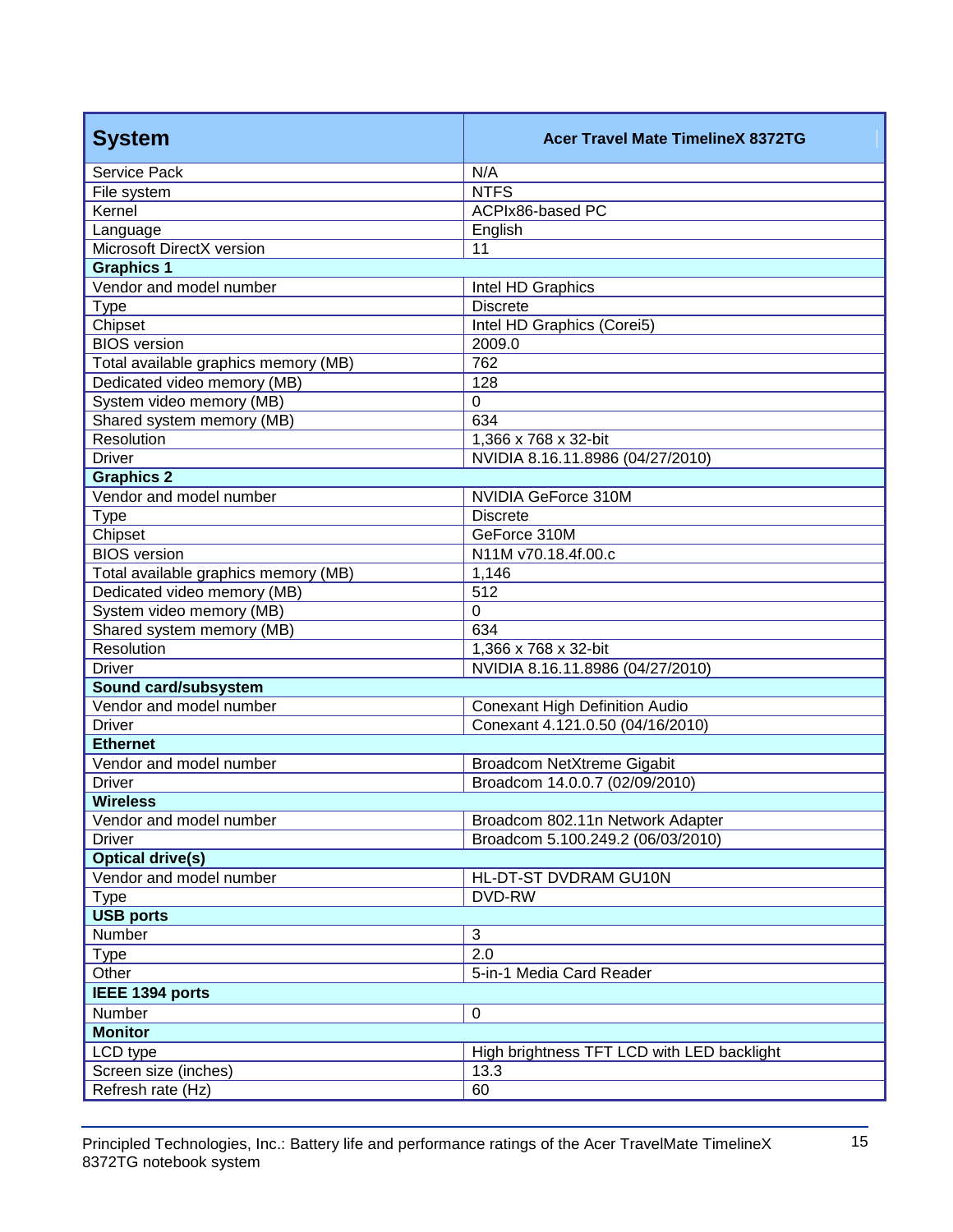| <b>System</b>                  | <b>Acer Travel Mate TimelineX 8372TG</b> |
|--------------------------------|------------------------------------------|
| <b>Battery</b>                 |                                          |
| Type                           | AS10105E Lithium-Ion                     |
| Size (length x width x height) | 10-13/16" x 1-3/4" x 1-3/4"              |
| Rated capacity                 | 6,000 mAh / 14.8 V (87 Wh)               |
| Weight (oz.)                   | 14.9                                     |

**Figure 4: Detailed configuration information for the test system.**